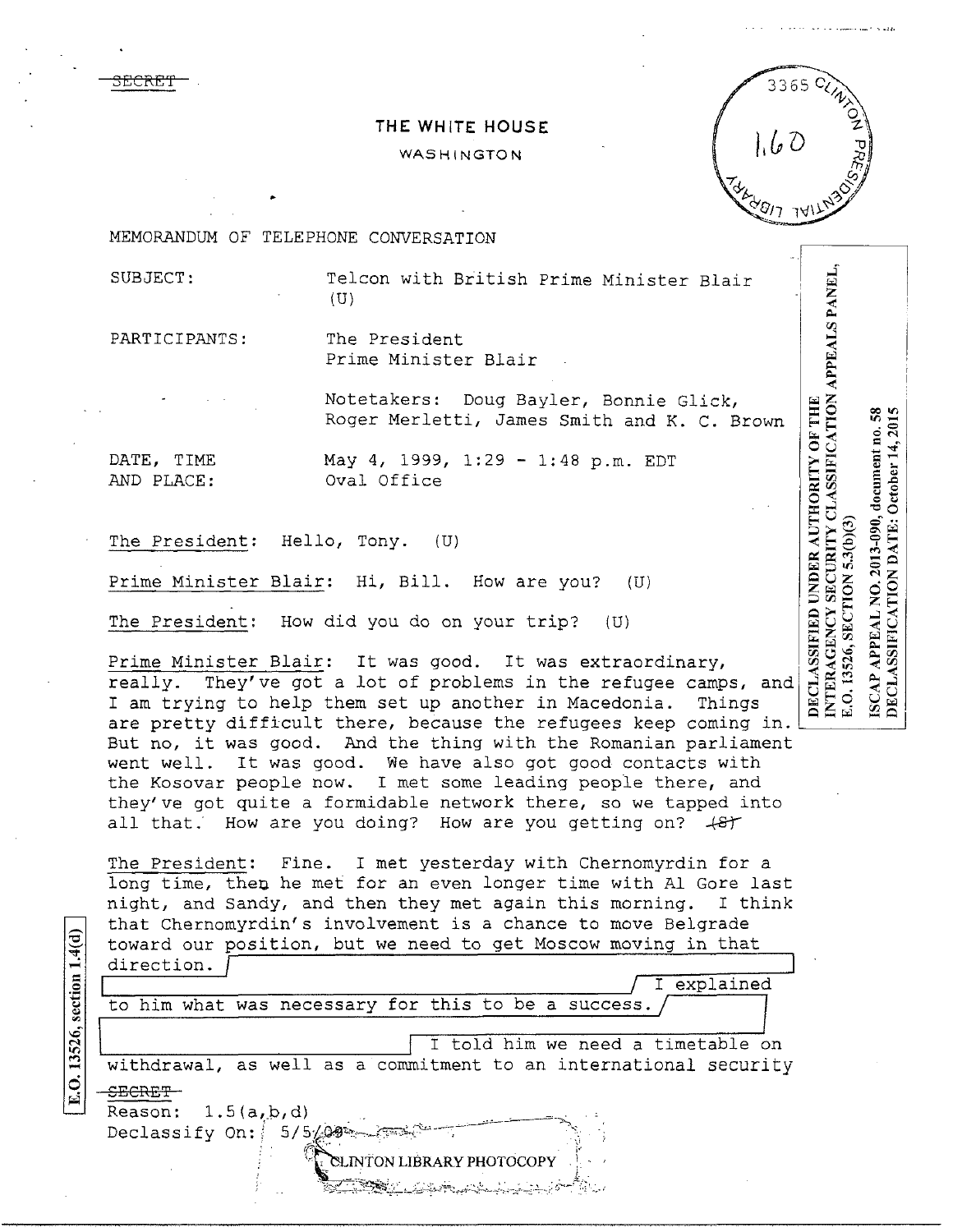SECRE'f **E.O. 13526, section 1.4(d)** 

| force.                                                     |                   |
|------------------------------------------------------------|-------------------|
|                                                            | We said he has to |
| commit to get all his forces out, then we can talk about a |                   |
| presence symbolic of Serbian sovereignty. (87              |                   |

We had a long talk about the rationale for an international security force with NATO at its core and the rapid deployment capability, to keep the Serbs and Albanians from clashing. I do think he understands that if we are not in there, the peaceful Albanians won't go back and the guerrillas will, and we'll all be back where we are in six to eioht months. I think he understands.

The only other thing is, the G8 political directors yesterday was pretty good, except they talked about an international presence authorized by the UN.  $\sqrt{ }$ 

I

ut Madeleine is trying to have it redrafted to avoid any implication that we're undermining the common requirements of NATO. That is kind of where the diplomacy is. Sandy and the rest of the Foreign Policy Team will review this 30-day strategic campaign plan -- and I got your message the other day -- and we'll share it with you. And we're making the arrangements for the secure video teleconferencing between our teams. So, we're kind of rocking along here. But I'm concerned with Milosevic's peace initiative and his release of the POWs<br>and the collateral damage, which is getting publicity. I'm and the collateral damage, which is getting publicity. worried about Allied unity. I feel good about continuing this for months, if necessary, but we've got to keep everybody else in harness. Milosevic is in more trouble than we think, or he wouldn't be going to all this trouble to stop the bombing.  $\cancel{25}$ 

Prime Minister Blair: Yes.  $+ST$ 

SECRET

**E.O. 13526, section 1.4(d)** 

The President: What do you think?  $+8t$ 

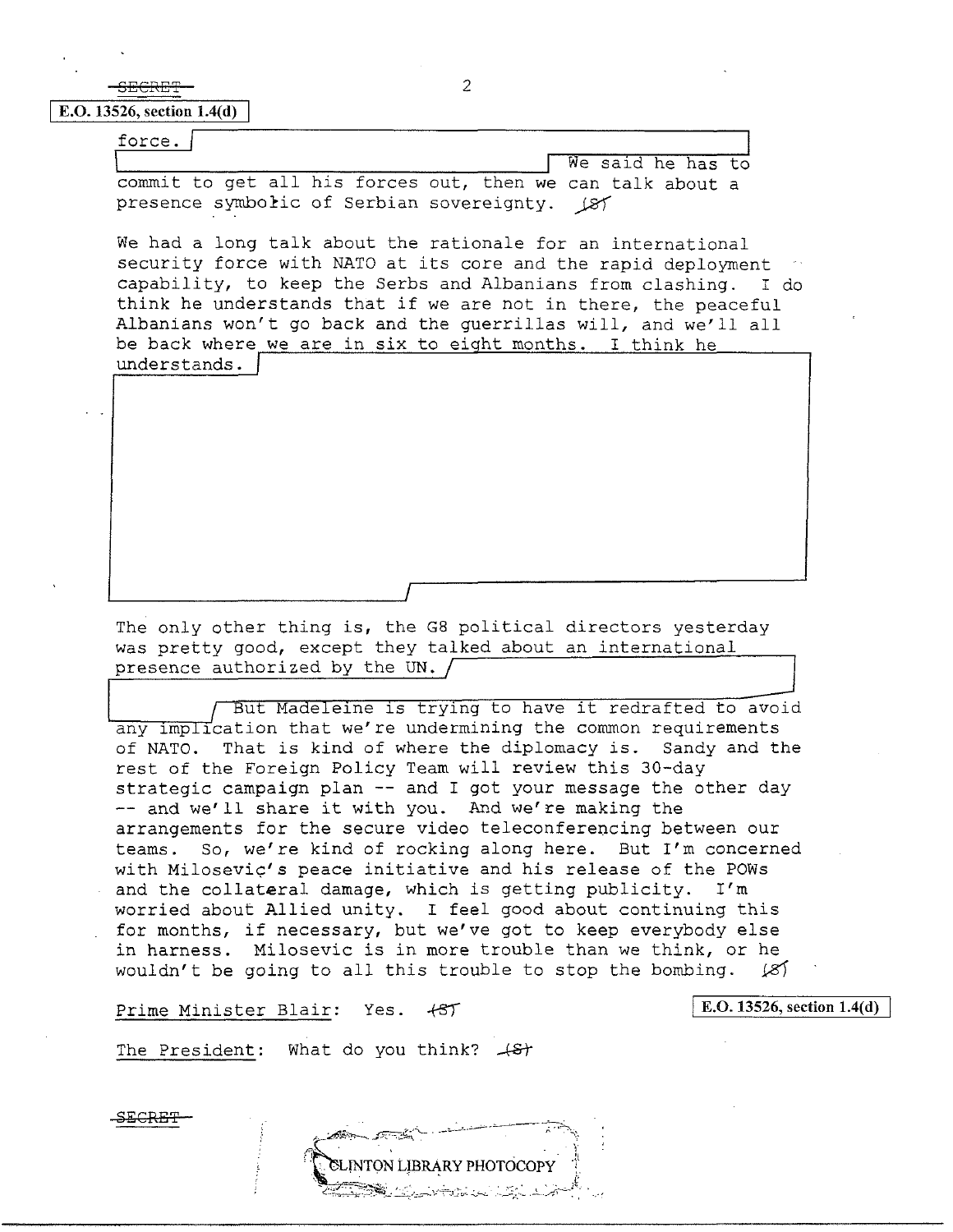SECRET TERM IN THE SECRET SALE OF A SECRET SALE OF A SALE OF A SALE OF A SALE OF A SALE OF A SALE OF A SALE OF A SALE OF A SALE OF A SALE OF A SALE OF A SALE OF A SALE OF A SALE OF A SALE OF A SALE OF A SALE OF A SALE OF A

SECRET-

;.

I

## **E.O. 13526, section 1.4(b)(d)**

Prime Minister Blair: I agree entirely. First, the military campaign is going a bit better, and I think it's beginning to do real damage. Taking out the power stations and blacking out Belgrade really made a difference.  $\lceil$ 

The President: They were too wimpy on the NATO thing.  $+5$ 

Prime Minister Blair: You've just got to be careful.

<sup>I</sup>I think it's necessary to have constantly - '-----~~-~-~-\_,.., and I am trying to get it sorted at this end -- people who go up and talk to those refugees -- everyone has a horror story to tell. The most horrible things have been going on in there. I don't know whether public opinion in other countries is different  $-$ - ours is pretty solid  $-$ - but most people, if they think the campaign is beginning to work, will hold with it.  $+85$ 

The President:· Also, there is going back, and there is going back. If they don't think it's strong and reliable and gives them autonomy, even if you and I were there, we would have a problem with the military elements.  $[5]$ 

Prime Minister Blair: I agree. But, Bill, what is your frank assessment about how much damage we are prepared to do in the next month to two months?  $/$  $\frac{\text{next moment to two molecules:}}{\text{next time}}$ 

INTON LIBRARY PHOTOCOP

E.O. 13526, section 1.4(b)(d)

-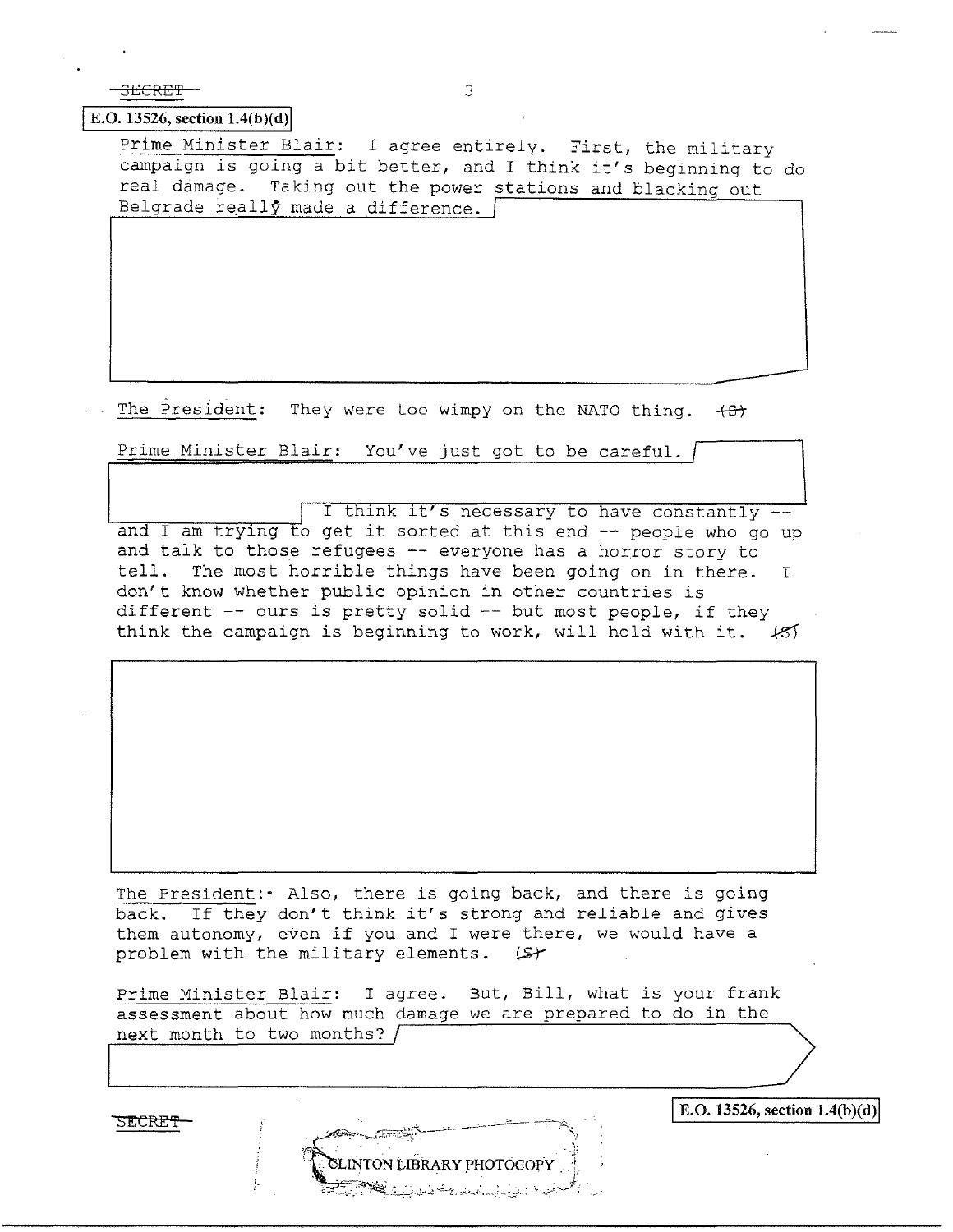$S_{\text{ECREF}-}$  4 **E.O. 13526, section 1.4(b)(d)** 

The President: I agree with that.  $\sqrt{2f}$ 

Prime Minister Blair:

The President: I think we should stick where we are. The Europeans feel strongly about it. I don't feel strongly, I could go either way, but I have been publicly strong about leaving it in the country, because I don't want to be accused of having a campaign for a greater Albania and disrupt the frontline states. I think we ought to hang in there. The rest of the EU have been pretty adamant against independence and we<br>ought to hang in there with them on that.  $-437$ 

Prime Minister Blair: True. \

<del>SECRE</del>T

E.O. 13526, section  $1.4(b)(d)$ 

.

The President: First of all, I strongly agree with that, and we hammered Chernomyrdin on that. Let me tell you how I look at this; I think it might also be helpful on the presentational aspect in Europe. I rarely talk about Kosovo now that I don't talk about Bosnia. It took us almost four years to get that together and get Dayton. We defeated ethnic cleansing, but we did not reverse it, because so many refugees were not going home. The Kosovars have to be able to go home. We not only have to defeat. it, we have to reverse it. When I remind people of our work in Bosnia, I think it reinforces it. I've got a full-time person now doing nothing but Kosovo public affairs and getting these stories out. What I think we need to look at is, either we should have some more of those people  $-$ - should we put  $\cdot$ more people on it? It's delicate; it's in other countries where this problem exits. I don't want to mess on people's turf. Maybe talk to D'Alema and others about it. It would help if there were more of these people in the Italian press and other

CLINTON LIBRARY PHOTOCOPY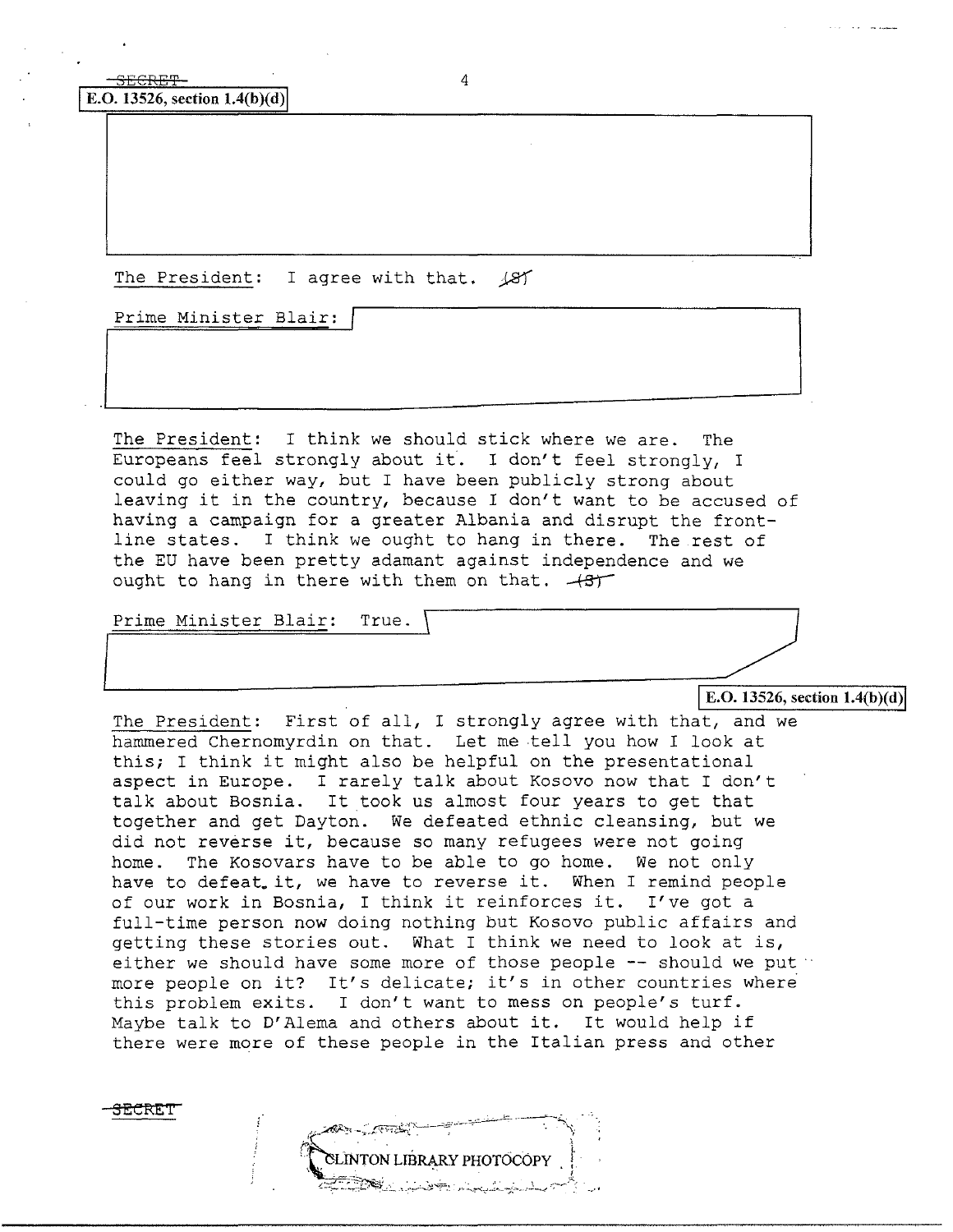SECRET SECRET SALES

countries that are getting a lot of pressure, in the Spanish and Portuguese press and others. 187 Portuguese press and others.

Prime Minister-Blair: Is your thinking that public opinion *is*   $\overline{\text{going soft in}}$  those countries?  $\varnothing$ 

The President: I think it's softer in those than ours and I don't know if they have a strategy for dealing with it.

## **E.O. 13526, section 1.4(d)**

On the bombing

campaign, one thing I hope will happen, now that we have hit and taken out most of the bridges, I think we may be able to focus more on power systems. And, looking at all hours at more military targets, that will reduce further horror stories about collateral damage, like the bus that got hit on the bridge. That is, we can do more, more freely and with fewer civilian problems. *U3')* 

One thing I said here that sends a good message, that shows our resolve: I just comment on the weather, that the weather is better in June than in May and July is better than June. All you've got to do is say that. Psychologically, it's a very good thing to say, and I've said it a couple of times. (S)

One or two other things -- we're going to open another camp in Albania, like you are in Macedonia. If it appears we've been too reluctant here and we haven't done enough there, this thing could spin out of control on us and collapse our timetable. We don't want opponents to be able to say we didn't do enough there, so we've got to bring them here. We just have to work on it. I leave this afternoon for Belgium and Germany, so I'll check with you when I get back, or maybe while I'm there. I'll see Dehaene and Schroeder.  $\cancel{181}$ 

Prime Minister Blair: Yes, the Macedonian situation with the refugees is very worrying. We're trying to get unblocked some European money. I talked to Michel camdessus about the IMF position on Macedonia. I'm trying to get Macedonia to agree to a big transit camp to drain off the problem, and we're also taking some more ourselves. But I think we really have to watch . Macedonia. , 481

The President: I do, too. I'm worried about the politics of Macedonia. The government could collapse and consensus could

**CLINTON LIBRARY PHOTOCOPY** 

SECRE'P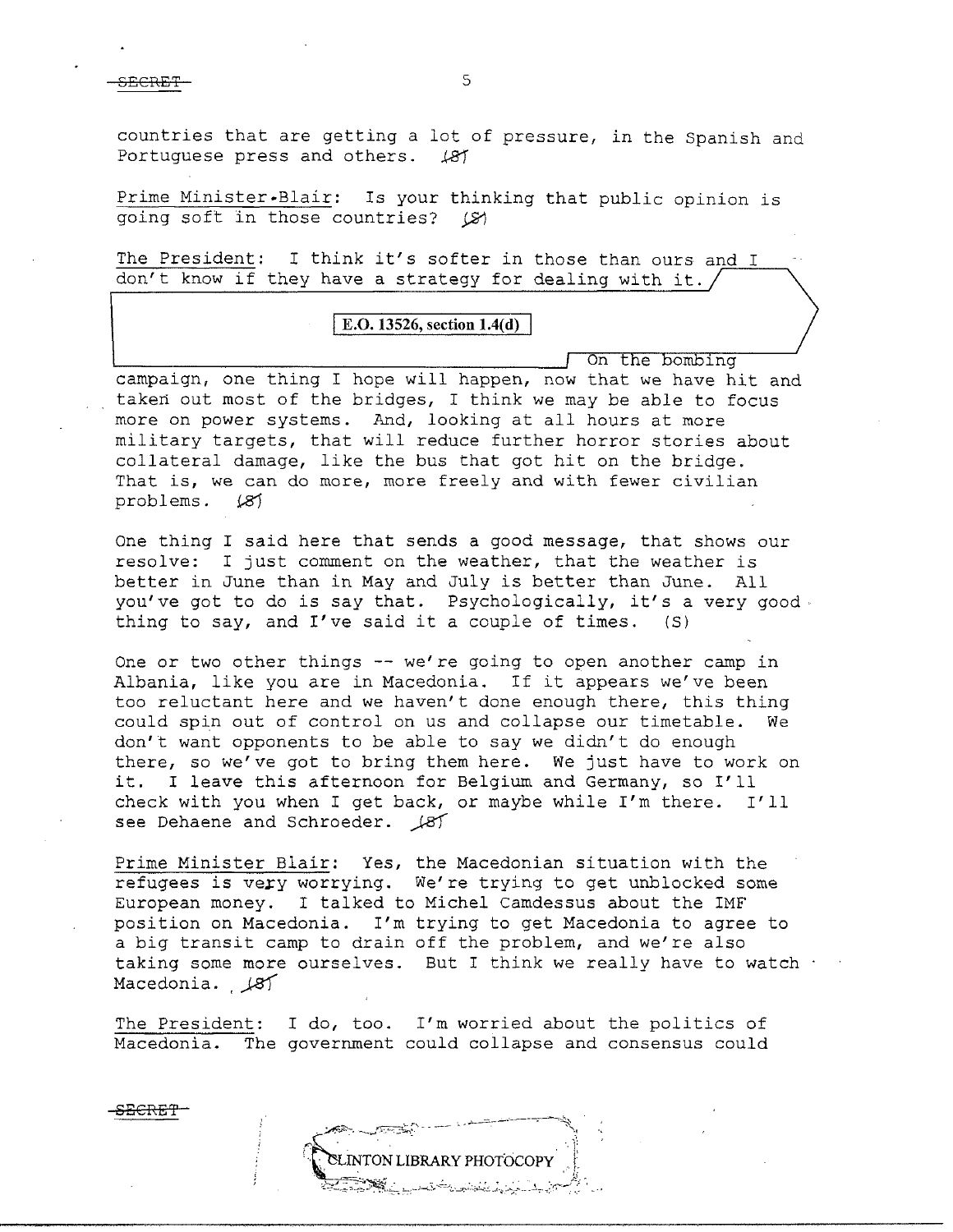SECRET— in the second second second second second second second second second second second second second second second second second second second second second second second second second second second second second seco

disappear. The country is so small and so poor. These numbers could change that.  $\angle$ 5)

**E.O.** 13526, section  $1.4(b)(d)$ 

Prime Minister·Blair: *J* **J** 

The President: Good for you. 48<sup>+</sup>

Prime Minister Blair: We've got to just manage them through<br>the size of the county of Yorkshire in England, that is, it's this.  $/$ 

**I** the size of the county of Yorkshire in England, that is, it's not small, but it's not vast: it's not unimaginably large.  $\int$ 

The President: I agree, there is a chance of that.  $\sqrt{ST}$ 

Prime Minister Blair:

SECRET

**E.O.** 13526, section 1.4(b)(d)

The President: That's bullshit, and we know it. We want, obviously if we could, to get out where Russia plays a bigger role and a positive role. That will reinforce the position of the progressives within Russia and stabilize the situation and have a good lead into the 2000 elections. I also think it will help us keep the Alliance together.

**E.O. 13526, section 1.4(d)** 

If we can achieve our objectives of having defeated and reversed ethnic cleansing and kept the Alliance together -- with the ties between Russia and the West stronger, not weaker. That might be too much to hope for.  $(5)^+$ 

LINTON LIBRARY PHOTOCOPY